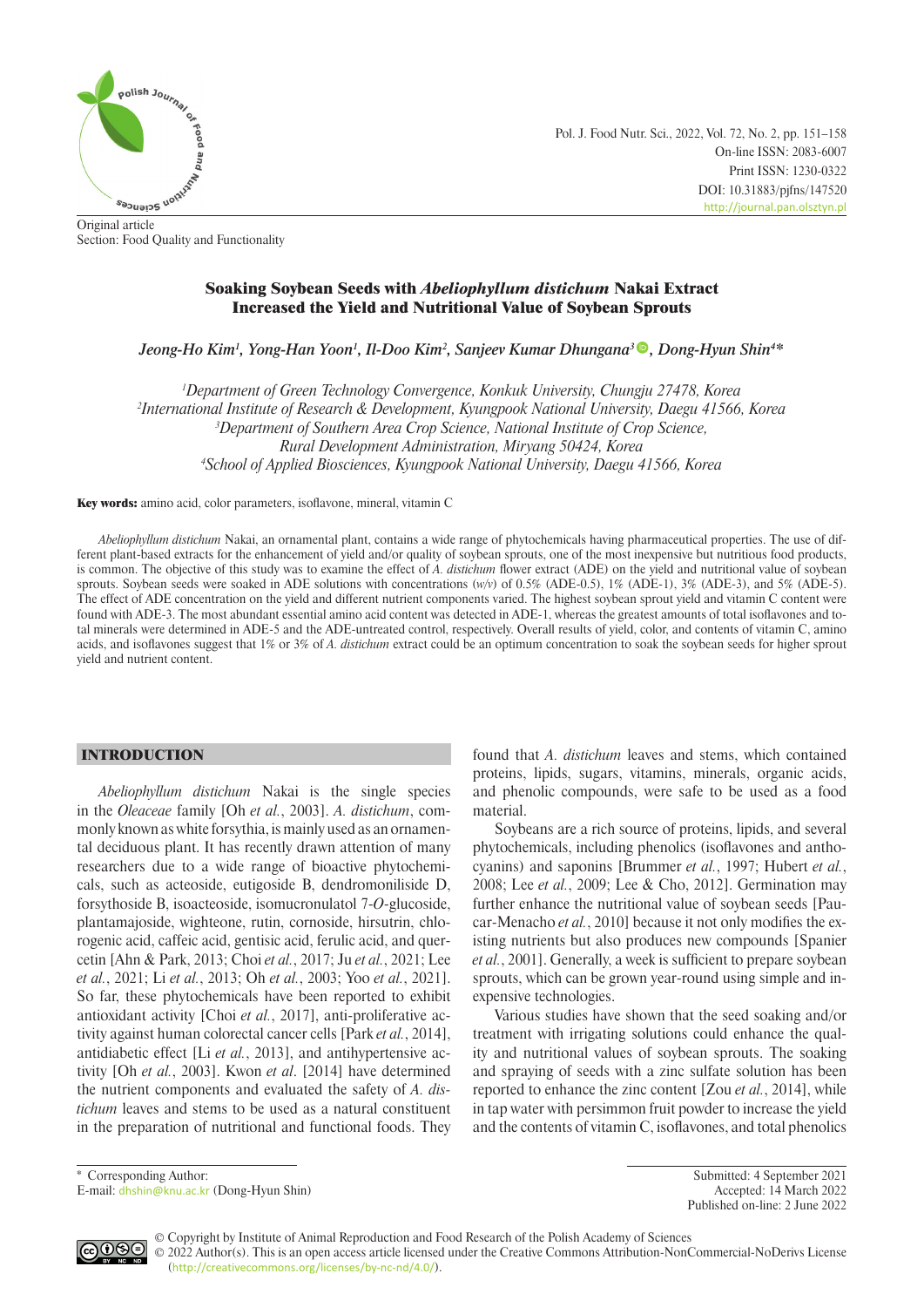of soybean sprouts [Kim *et al.*, 2017]. The use of Pu-erh tea extracts for seed soaking also augmented the yield and nutritional values of soybean sprouts [Kim *et al.*, 2020].

Considering the pharmaceutical properties of *A. distichum* and the use of different plant-based extracts, including persimmon fruit powder [Kim *et al.*, 2017], lacquer stem [Kwak *et al.*, 2017], and Pu-erh tea [Kim *et al.*, 2020] for soybean sprout cultivation, this study aimed to investigate the effect of seed soaking in *A. distichum* extracts on the quality characteristics and yields of soybean sprouts.

## MATERIALS AND METHODS

### Chemicals and experimental materials

The following chemicals: metaphosphoric acid, 2,6-dichloroindophenol, indophenol dye, and isoflavone standards were purchased from Sigma-Aldrich Corp. (St. Louis, MO, USA) and amino acid standards were obtained from Wako Pure Chemical Industries, Ltd. (Osaka, Japan). All the chemicals used in this study were of analytical grade.

Sowonkong, one of the common sprout cultivars of soybean (*Glycine max* L.) in Korea, was used to produce sprouts. The seeds were obtained from the Agricultural Research and Extension Services, Gyeongsangbuk-do, Korea. The mean 1000-seed weight of the cultivar was 120 g. Flowers from the 5-year-old *Abeliophyllum distichum* Nakai plants, grown in Youngdong-gun, Chungcheongbuk-do, Korea, were collected for this study.

#### Preparation of *Abeliophyllum distichum* extracts

The *A. distichum* flowers were oven-dried (50°C until constant weight). The oven-dried flowers were ground into powder using a commercial grinder (HIL-G-501, Hanil Co., Seoul, Korea). Initially, 10% (*w/v*) extract of *A. distichum* (ADE) was prepared with 70% (*v/v*) ethanol by extracting at room temperature using a shaking incubator (250 rpm) for 24 h. The ethanol was removed at 60°C using a rotary evaporator (RV 10D, IKA, China). The concentrated extracts were freeze-dried. Later, four different concentrations (0.5, 1, 3, and 5%; *w/v*) of *A. distichum* extracts (ADEs) were prepared using tap water.

#### Cultivation of soybean sprouts

One kilogram of seeds, in three replicates, were washed with tap water, and then the excess water was drained. The seeds were soaked in tap water or four different concentrations (0.5, 1, 3, and 5%; *w/v*) of ADE for 6 h [Kim *et al.*, 2020]. The sprout samples were named with the concentration of the seed soaking extract used *i.e*., control, ADE-0.5, ADE-1, ADE-3, and ADE-5 for that soaked in tap water alone, 0.5, 1, 3, and 5% of ADE, respectively. After 6 h of soaking, the seeds were thoroughly rinsed with tap water and put into the bottom-perforated 15-L plastic buckets, and covered with double-layered black landscape fabric to minimize light exposure during sprout growing [Kim *et al.*, 2017]. The germinating seeds and sprouts of all five treatments were periodically sprinkled with tap water for 2 min every 3 h using two hoses of 1-cm diameter. Soybean sprouts were cultivated at  $20 \pm 1^{\circ}$ C for 6 days.

## Measurement of sprout yield and preparation of sprout powders

Sprout yield, assessed as the fresh weight of soybean sprouts, was measured on day 6 by subtracting the weight of the empty bucket from the gross weight of each bucket containing sprouts. The freshly harvested sprouts with cotyledons, hypocotyl, and roots were kept at –70°C for 24 h, followed by freeze-drying. The freeze-dried sprouts were ground into powder using a commercial grinder (HIL-G-501, Hanil Co., Seoul, Korea) and passed through a 100-mesh sieve [Kim *et al.*, 2017].

### Determination of vitamin C content

The vitamin C content in the sprouts was measured following the method of AOAC [1990]. One gram of sprout powder was mixed with 7.5 mL of 3% (*w/v*) metaphosphoric acid and homogenized (AM-8, Nihonseike Kaisha, Tokyo, Japan). The mixture was filtered through 0.45  $\mu$ m membrane filter (Millipore, Bedford, MA, USA) and made to the final volume of 12 mL. A half volume (6 mL) of the mixture was titrated with 0.025% (*w/v*) 2,6-dichloroindophenol. The vitamin C present in the mixture is oxidized, and the indophenol dye was reduced to a colorless compound. The ascorbic acid (vitamin C) content of sprout powders was determined by an external standard of ascorbic acid with an aqueous solution of 0.025% (*w/v*) 2,6-dichloroindophenol. The absorption was read at 250 nm using a spectrophotometer (OPTIZEN POP-V, LAB Keen Innovative Solutions, Daejeon, Korea). A calibration standard curve of ascorbic acid was plotted and used to calculate the vitamin C content as milligrams of ascorbic acid per 100 g fresh weight (FW).

#### Color parameters measurement

Hunter's color of soybean sprout powder was measured following the procedures described earlier [Kim *et al.*, 2014]. The *L* (lightness), *a* (redness), and *b* (yellowness) values were determined using a Chroma Meter (CR-300, Minolta Corp., Tokyo, Japan). The instrument was calibrated using a calibration plate (Minolta Corp.; YCIE=94.5, XCIE=0.3160, YCIE=0.330) and a standard plate (Hunter Associates Laboratory Inc., Reston, VA, USA; *L*=97.51, *a*=−0.18, *b*=1.67).

#### Determination of free amino acid content

The free amino acid content was assayed following the method described by Je *et al*. [2005]. Sprout powder (1.5 g) was homogenized (12,000 rpm, 2 min) with 10 mL of ice-cold 6% (*v/v*) perchloric acid in an ice bath using an ACE homogenizer (Nissei AM-7, Nihonseikei Kaisha Ltd., Tokyo, Japan), followed by incubation in ice for 30 min and centrifugation (3913×*g*, 15 min). The supernatant was filtered through a filter paper (Whatman No. 41) and adjusted to pH 7.0 using a KOH solution (33%, *w/v*). The precipitate of potassium perchlorate was removed by centrifugation (3913×*g*, 10 min). Then, the pH of the supernatant was adjusted to 2.2 with hydrochloric acid (10 M), and distilled water was added to make the final volume of 50 mL. Two milliliters of sample aliquot were mixed with 1 mL of a lithium citrate buffer (pH 2.2) to prepare the reaction mixture for the free amino acid determination. The content of free amino acids was analyzed using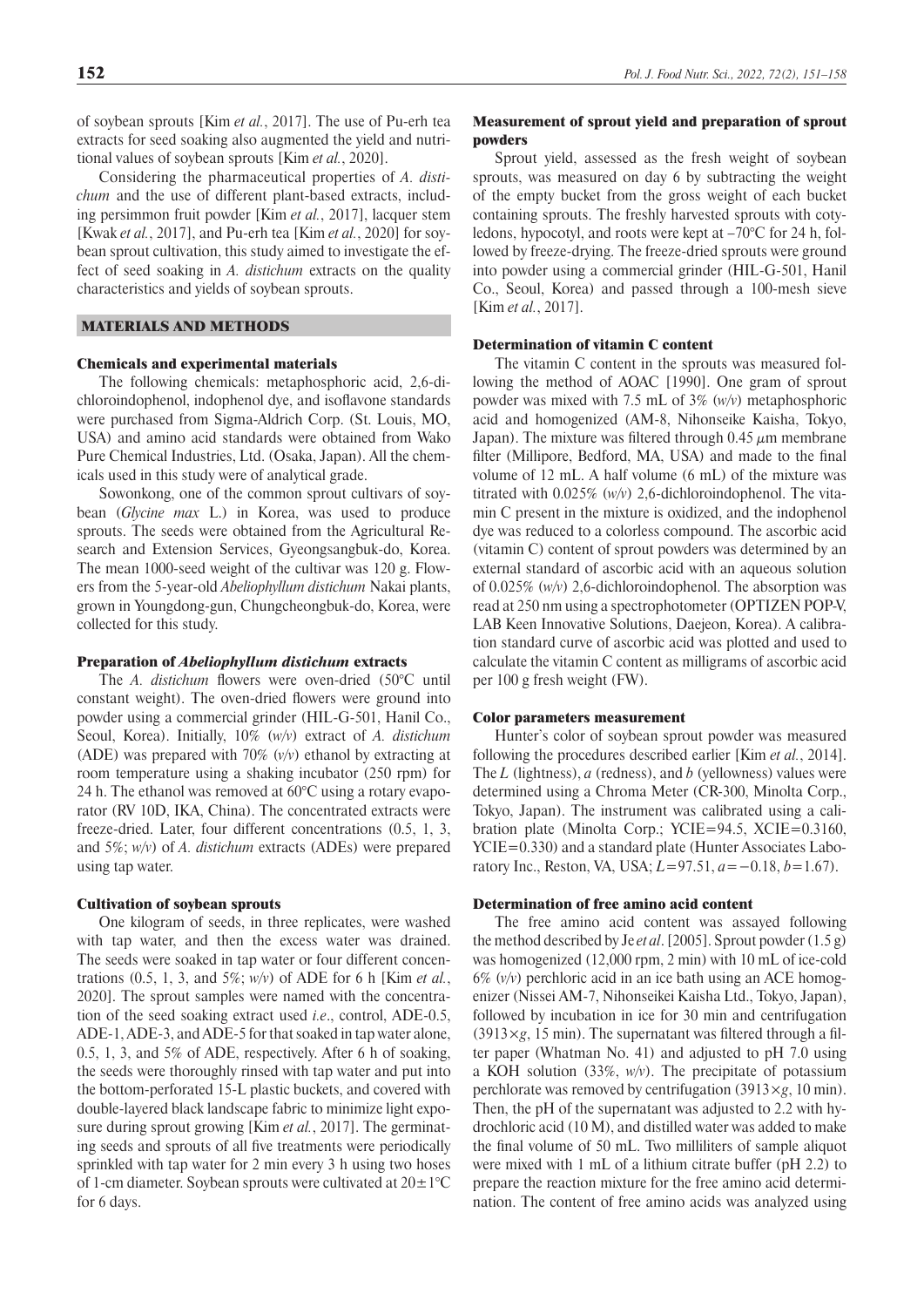an automatic amino acid analyzer (Biochrom-20, Pharmacia Biotech Co., Uppsala, Sweden) and expressed as mg per g sprout dry weight (DW).

#### Determination of mineral content

The mineral content of soybean sprouts was analyzed according to the procedures described in a previous report [Skujins, 1998] with some modifications. Sprout powder  $(0.5 \text{ g})$ was digested in a mixture of  $65\%$  HNO<sub>3</sub> (15.0 mL) and  $35\%$  $\rm H_2O_2$  (2 mL). An equal volume of distilled water was added to dilute the mixture. The mineral content of the samples was estimated using an inductively coupled plasma atomic emission spectrometer (ICP AES, Varian Vista, Victoria, Australia) after calibrating the instrument with a working standard prepared from a commercially available multielement standard solution (Merck, Darmstadt, Germany). The results were expressed as mg per kg sprout DW.

#### Determination of isoflavone content

Two hundred micrograms of sprout powder were extracted with 6 mL of methanol (80%, *v/v*) using an ultrasonic-assisted method at 40°C for 30 min, followed by centrifugation (3913×*g*, 15 min) and filtration of the supernatant through a membrane filter  $(0.45 \mu m,$  Millipore, Bedford, MA, USA). The filtrate was used for the isoflavone analysis using a high- -performance liquid chromatography (HPLC) system with a UV detector (Prostar 230, Varian Co., Palo Alto, CA, USA) by following a previously described method [Jiao *et al.*, 2016]. A Nova-Pak C18 reversed-phased column (150×3.9 mm,  $4 \mu m$  particle size) and Adsorbosphere C18 direct-connect guard column (Waters Co., Milford, MA, USA) were used. The flow rate of the mobile phase was 1 mL/min and the gradient elution of solvents A and B (solvent A – aqueous acetic acid  $(0.1\%, v/v)$  and solvent B – acetic acid in acetonitrile (0.1%, *v/v*)) was used as follows: 13–35% of B for 52 min. The oven temperature was set to 35°C. The injection volume was 20  $\mu$ L. The eluted isoflavones were detected at 260 nm. Each peak was identified by the retention time and the characteristic UV spectrum in comparison with the corresponding standards. The isoflavone content was calculated using the calibration curve of an internal standard 2,4,4'-trihydroxydeoxybenzoin (THB) and expressed as mg of isoflavone per kg of freeze-dried soybean sprouts (mg/kg DW).

### Statistical analysis

Analysis of variance was carried out using SAS 9.4 software (SAS Institute, Cary, NC, USA) to compare the treatments. Three batches of soybean sprouts were produced for each treatment. Two replicates for free amino acid and three replicates for the other analyses were carried out. The significant differences among the treatment means were identified at 5% probability using Tukey's test.

#### RESULTS AND DISCUSSION

## Yield of sprouts and their moisture and vitamin C contents

Vitamin C is an important nutrient with a strong antioxidative capacity. The yield and vitamin C content of soybean TABLE 1. Yield of soybean sprouts grown after seed soaking in different concentrations (0.5%–5%, *w/v*) of *Abeliophyllum distichum* extracts (ADE) and their moisture and vitamin C contents.

| Sample*   | Total fresh<br>weight $(g)$            | Moisture<br>(g/100 g)         | Vitamin C<br>$\left(\frac{mg}{100}g\right)$<br>fresh weight) |  |
|-----------|----------------------------------------|-------------------------------|--------------------------------------------------------------|--|
| Control   | $5425 \pm 32$ <sup>d</sup> $(100.0\%)$ | $87.31 \pm 0.03$ <sup>a</sup> | $16.07 \pm 0.31$ °                                           |  |
| $ADE-0.5$ | $5718 \pm 21$ ° (105.4%)               | $87.21 \pm 0.21$ <sup>a</sup> | $16.59 \pm 0.52$ <sup>bc</sup>                               |  |
| $ADE-1$   | $5930 \pm 30^b (109.3\%)$              | $88.00 \pm 1.12$ <sup>a</sup> | $16.99 \pm 0.32$ <sup>b</sup>                                |  |
| $ADE-3$   | $6031 \pm 40$ <sup>a</sup> (111.2%)    | $87.42 \pm 0.08$ <sup>a</sup> | $18.20 \pm 0.20$ <sup>a</sup>                                |  |
| $ADE-5$   | $5768 \pm 45$ ° (106.3%)               | $88.02 \pm 1.01$ <sup>a</sup> | $16.81 \pm 0.21^b$                                           |  |

\* The values at ADE correspond to its concentrations in the seed soaking solution. Values are expressed as mean  $\pm$  standard deviation of three replicates. Values followed by different letters in the same column are significantly different  $(p<0.05)$ . Values, after total fresh weight, in the brackets indicate the sprout yield difference in comparison to the control (100%).

sprouts were significantly affected by ADE treatment; however, the moisture content remained unaffected (Table 1). A significantly  $(p<0.05)$  high yield increment was obtained in ADE-3 (11.2%), followed by ADE-1 (9.3%) compared to that of the control. ADE-0.5  $(5.4%)$  and ADE-5  $(6.3%)$  had the least yield increment and these values did not differ significantly (*p*≥0.05). ADE-3, which showed the utmost yield, had the greatest vitamin C content of 18.20 mg/100 g FW. In turn, the contents of vitamin C of ADE-0.5 (16.59 mg/100 g FW) and the control (16.07 mg/100 g FW) were not significantly (*p*≥0.05) different.

Although the availability of plant growth regulators in ADE was not measured, it can be stated from the previous reports on the plant-based extracts, including persimmon fruit powder [Kim *et al.*, 2017], lacquer stem [Kwak *et al.*, 2017], and Pu-erh tea [Kim *et al.*, 2020] that some growth-promoting substances could be present in ADE and that might have played a role in changes observed in the yield and nutritional value of the soybean sprouts. Wang *et al*. [2016] reported that the supplementation of soybean sprout growth with calcium increased both the sprout yield and vitamin C content, and claimed these effects could be caused by the Ca-induced increased content of plant hormones, like indoleacetic acid and gibberellin. A high calcium content was found in *A. distichum* [Kwon *et al*., 2014], which seems to be important for increasing the yield and vitamin C content of the ADE-treated soybean sprouts. We could not exactly explain the reasons for the higher vitamin C content in ADE-3 than in ADE-5. There might be some kinds of stress in soybean sprouts due to a higher concentration of ADE. The elevated yield and nutrient content might be due to the absorption of *A. distichum* phytochemicals [Ahn & Park, 2013; Choi *et al.*, 2017; Ju *et al.*, 2021; Lee *et al.*, 2021; Li *et al.*, 2013; Kwon *et al.*, 2014; Oh *et al.*, 2003; Yoo *et al.*, 2021] during seed-soaking [Lintschinger *et al.*, 2000]. Wang *et al*. [2016] hypothesized that the regulation of enzyme activity promoted growth and increased the nutritional value of soybean by calcium would involve hormones.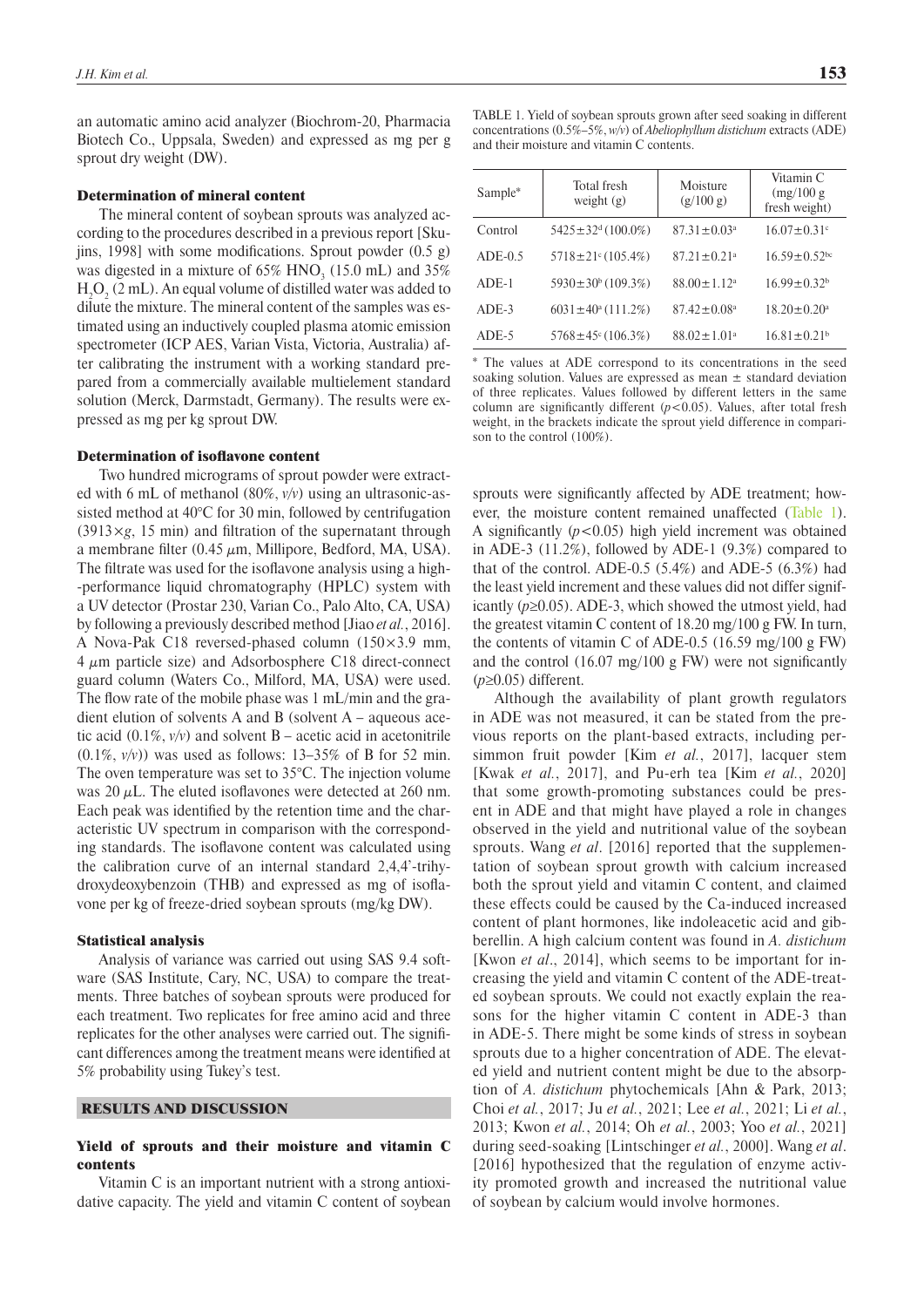TABLE 2. Hunter's color parameters of 6-day-old soybean sprouts grown after seed soaking in different concentrations (0.5%–5%, *w/v*) of *Abeliophyllum distichum* extracts (ADE).

| Sample*   | Lightness $(L)$               | Redness $(a)$                | Yellowness $(b)$              |
|-----------|-------------------------------|------------------------------|-------------------------------|
| Control   | $77.56 \pm 0.86^a$            | $1.51 \pm 0.06^a$            | $21.35 \pm 0.33^b$            |
| $ADE-0.5$ | $77.50 \pm 0.66^{\circ}$      | $0.25 \pm 0.03$ <sup>d</sup> | $22.00 \pm 0.29$ <sup>a</sup> |
| $ADE-1$   | $77.75 \pm 0.92$ <sup>a</sup> | $0.74 \pm 0.16$ °            | $22.15 \pm 0.28$ <sup>a</sup> |
| $ADE-3$   | $77.49 \pm 0.61$ <sup>a</sup> | $0.81 \pm 0.04^b$            | $21.33 \pm 0.09^b$            |
| $ADE-5$   | $77.68 \pm 0.42^a$            | $0.94 \pm 0.11$ <sup>b</sup> | $21.46 \pm 0.05^{\circ}$      |

\* The values at ADE correspond to its concentrations in the seed soaking solution. Lightness (100, white; 0, black); redness (−, green; +, red); yellowness (−, blue; +, yellow). Values are expressed as mean ± standard deviation of three replicates. Values followed by different letters in the same column are significantly different  $(p<0.05)$ .

#### Color parameters of soybean sprouts

Redness and yellowness values of soybean sprout color were significantly  $(p<0.05)$  influenced by seed-soaking in ADE during sprout growth; however, lightness values remained unaffected  $(p \ge 0.05)$  (Table 2). The redness value of all the ADE-treated samples was significantly  $(p<0.05)$  lower compared to the control. The yellowness values of ADE-0.5 and ADE-1 were increased by ADE treatment. The lowest redness value was obtained in ADE-0.5 (0.25), which was one of the samples with the greatest yellowness value.

Although the reason behind the color variations in soybean sprouts was not well known, ADE treatment affected the color appearance of soybean sprouts. Treatment of soybean seeds with different plant extracts could alter the color parameters of soybean sprouts [Kim *et al.*, 2017, 2020; Kwak *et al.*, 2017]. The color of a food product is an influencing factor to determine the alacrity of consumers to pay for the product [Udomkun et al., 2018]. The soaking of soybean seeds with ADE enhanced the vellowness of the sprouts, which is one of their looked-for characteristics [Park *et al.*, 1995].

#### Free amino acid content

The free amino acid compositions of soybean sprouts grown after seed-soaking in tap water and in different concentrations of ADE are shown in Table 3. The essential amino acid content of ADE-0.5 (14.47 mg/g DW) and ADE-1 (14.92 mg/g DW) was higher than that of the control (13.99 mg/g DW). However, the soaking of soybean seeds with higher concentrations of *A. distichum* extracts *i.e*., ADE-3  $(11.08 \text{ mg/g } DW)$  and ADE-5  $(8.41 \text{ mg/g } DW)$ , reduced the content of essential amino acids compared to the control. On the other hand, although contents of some of the individual amino acids, such as proline, were increased in the soybean sprouts, the contents of non-essential and total amino acids decreased upon the seed treatment with *A. distichum* extracts. The total content of other free amino acids also decreased upon the ADE treatment; however, the contents of l-α-aminoadipic acid and l-α-amino-*n*-butyric acids were found to increase.

Similar results of a higher content of essential amino acids, like leucine, isoleucine, lysine, methionine, and valine, were found in the soybean sprouts treated with Pu-erh tea extracts [Kim *et al.*, 2020]. Seed soaking in ADE reduced the non-essential and other amino acids of soybean sprouts compared to the control except for the content of a few amino acids. It can be speculated that calcium, which is present in *A. distichum* [Kwon *et al*., 2014], might have induced conversion among some amino acids [Wang *et al*., 2016]. Additionally, there might be some kinds of stress at higher ADE concentrations resulting in reduced contents of some of the amino acids. ADE treatment has increased the content of a few amino acids in the soybean sprouts, making them more nutritive. Fortification of food products with certain nutrients to make them more nutritious is not uncommon. Soybean sprouts were fortified with zinc sulfate to increase zinc availability [Zou *et al.*, 2014]. Fortification and consumption of wheat flour with lysine significantly improved the sensitive indicators of nutritional status of a studied population [Hussain *et al.*, 2004]. Functional non-essential amino acids, like proline, the content of which was significantly high in ADE-1 (Table 3), play a key role in the metabolic pathways associated with maintenance, growth, reproduction, and immunity [Wu, 2009].

### Mineral content

Like the total amino acid content, the total mineral content of soybean sprouts decreased as a result of seed-soaking in ADE solutions; however, contents of some of the individual mineral elements increased upon the ADE treatment (Table 4). Among the eight minerals measured, K (11322– –14913 mg/kg DW) was the most abundant, while Cu (16.3– –36.3 mg/kg DW), followed by Mn (38.2–38.8 mg/kg DW) was the least abundant mineral in the sprout samples. Content of four minerals (Ca, Fe, Na, and Zn) were higher in at least one of the ADE-treated soybean sprouts, whereas contents of two minerals (Cu and K) were higher in the control. The Mg content of the control, ADE-0.5, and ADE-1 did not differ significantly (*p*≥0.05). The Mn content of the control did not differ significantly (*p*≥0.05) from those of the ADE- -treated soybean sprouts.

The higher mineral content in the ADE-treated soybean sprouts compared to the control might be due to the mineral-rich ADE [Kwon *et al.*, 2014]. Similar results of higher mineral content were found in previous studies with zinc sulfate-treated soybean sprouts [Xu *et al.*, 2012; Zou *et al.*, 2014], zinc sulfate-fortified germinated brown rice [Wei *et al.*, 2012], selenium-applied cereal sprouts [Lintschinger *et al.*, 2000], iron-fortified soybean sprouts [Kujawska *et al.*, 2016], and Pu-erh tea-treated soybean sprouts [Kim *et al.*, 2020]. Fe, Zn, and Ca, which increased in soybean sprouts upon the ADE treatment, are some of the most commonly lacking minerals in human diets [White & Broadley, 2009].

## Isoflavone content

Isoflavones are considered a type of bioactive dietary supplement that elicits a number of health benefits. The contents of total isoflavones and individual isoflavones, except genistein and glycitein, increased significantly  $(p<0.05)$  in soybean sprouts with ADE treatments (Table 5). Daidzin (332– –362 mg/kg DW), followed by genistin (292–335 mg/kg DW),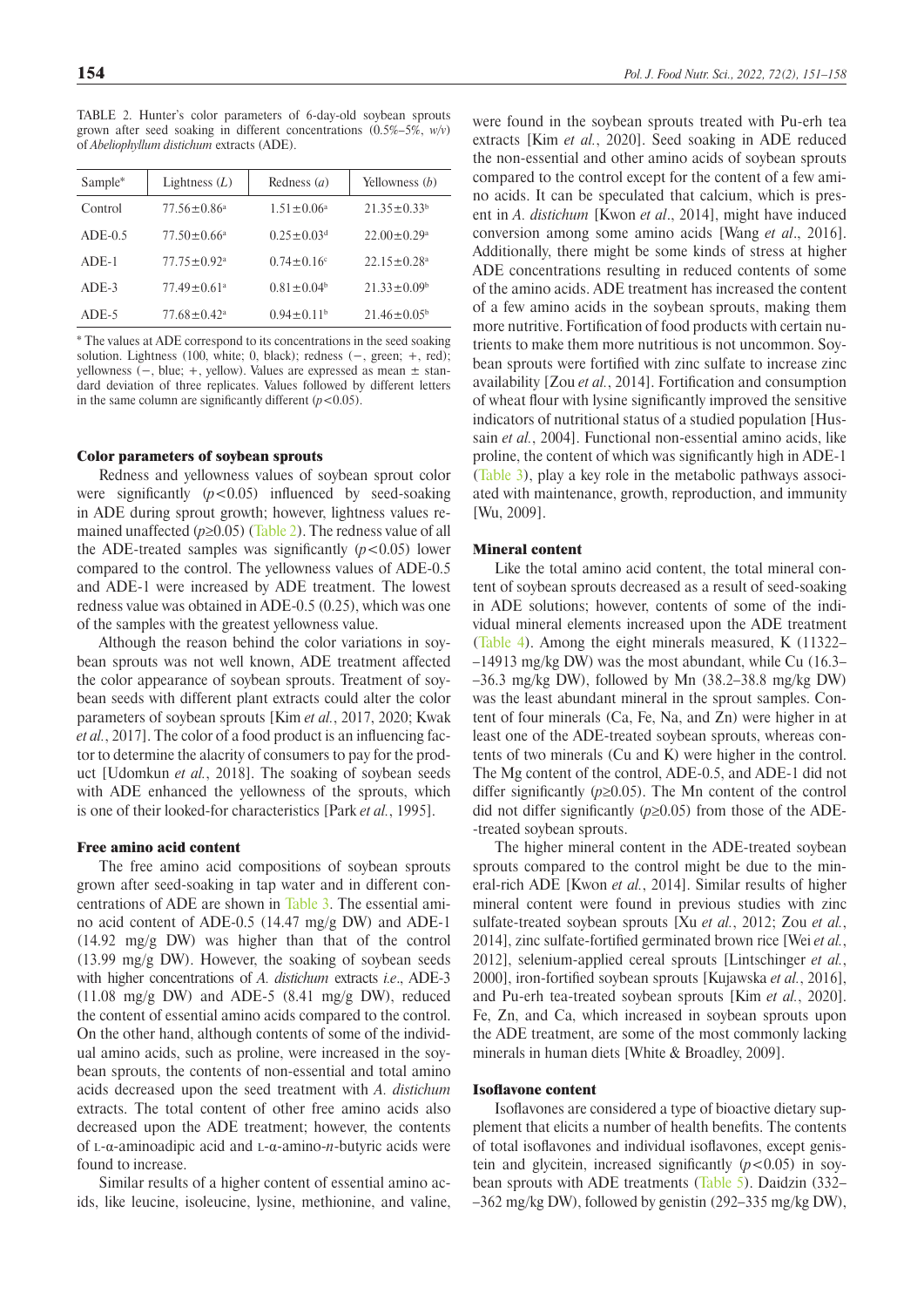TABLE 3. Free amino acid composition (mg/g dry weight) of 6-day-old soybean sprouts grown after seed soaking in different concentrations (0.5%–5%, *w/v*) of *Abeliophyllum distichum* extracts (ADE).

| Amino acid                        | Control                     | $ADE-0.5$                    | $ADE-1$                     | $ADE-3$                      | $ADE-5$                     |  |  |
|-----------------------------------|-----------------------------|------------------------------|-----------------------------|------------------------------|-----------------------------|--|--|
| Essential amino acids             |                             |                              |                             |                              |                             |  |  |
| L-Histidine                       | $3.34 \pm 0.1^a$            | $3.30 \pm 0.4^a$             | $3.26 \pm 0.2^b$            | $2.21 \pm 0.1$ c             | $1.66 \pm 0.1$ <sup>d</sup> |  |  |
| L-Isoleucine                      | $1.25 \pm 0.2$ <sup>c</sup> | $1.30 \pm 0.1^b$             | $1.39 \pm 0.1^a$            | $1.11 \pm 0.1$ <sup>d</sup>  | $0.87 \pm 0.1$ <sup>e</sup> |  |  |
| L-Leucine                         | $0.95 \pm 0.1$ <sup>b</sup> | $0.98 \pm 0.2$ <sup>b</sup>  | $1.06 \pm 0.2$ <sup>a</sup> | $0.77 \pm 0.2$ <sup>c</sup>  | $0.57 \pm 0.1$ <sup>d</sup> |  |  |
| L-Lysine                          | $2.44 \pm 0.3$ <sup>c</sup> | $2.55 \pm 0.2^b$             | $2.66 \pm 0.1$ <sup>a</sup> | $2.01 \pm 0.1$ <sup>d</sup>  | $1.25 \pm 0.1$ <sup>e</sup> |  |  |
| L-Methionine                      | $0.33 \pm 0.1$ <sup>a</sup> | $0.35 \pm 0.2^a$             | $0.34 \pm 0.2^a$            | $0.25 \pm 0.1$ <sup>b</sup>  | $0.16 \pm 0.2$              |  |  |
| L-Phenylalanine                   | $1.75 \pm 0.1$ <sup>b</sup> | $1.87 \pm 0.1^a$             | $1.86 \pm 0.1^a$            | $1.11 \pm 0.2$ <sup>c</sup>  | $1.08 \pm 0.1$ <sup>c</sup> |  |  |
| L-Threonine                       | $1.66 \pm 0.1^b$            | $1.82 \pm 0.2^a$             | $1.79 \pm 0.1^a$            | $1.51 \pm 0.2$ <sup>c</sup>  | $1.09 \pm 0.1$ <sup>d</sup> |  |  |
| L-Valine                          | $2.27 \pm 0.1$ °            | $2.30 \pm 0.1$ <sup>b</sup>  | $2.56 \pm 0.2$ <sup>a</sup> | $2.11 \pm 0.1$ <sup>d</sup>  | $1.73 \pm 0.2$ <sup>e</sup> |  |  |
| Sub-Total                         | 13.99                       | 14.47                        | 14.92                       | 11.08                        | 8.41                        |  |  |
|                                   |                             | Non-essential amino acids    |                             |                              |                             |  |  |
| Glycine                           | $0.32 \pm 0.2^{\rm a}$      | $0.31 \pm 0.1^a$             | $0.32 \pm 0.1^a$            | $0.21 \pm 0.2$ <sup>b</sup>  | $0.19 \pm 0.1$ <sup>b</sup> |  |  |
| L-Alanine                         | $3.07 \pm 0.1$ °            | $3.51 \pm 0.3^b$             | $3.78 \pm 0.2^a$            | $3.01 \pm 0.1$ <sup>d</sup>  | $2.01 \pm 0.2$ <sup>e</sup> |  |  |
| L-Arginine                        | $17.4 \pm 1.2^a$            | $15.21 \pm 0.9$ <sup>b</sup> | $12.78 \pm 0.8$ c           | $10.12 \pm 1.2$ <sup>d</sup> | $6.28 \pm 0.5$ <sup>e</sup> |  |  |
| L-Aspartic acid                   | $2.54 \pm 0.2^a$            | $2.50 \pm 0.1$ <sup>b</sup>  | $2.54 \pm 0.1$ <sup>a</sup> | $2.01 \pm 0.1$ <sup>c</sup>  | $1.82 \pm 0.1$ <sup>d</sup> |  |  |
| L-Serine                          | $3.49 \pm 0.1^b$            | $0.35 \pm 0.2^b$             | $3.58 \pm 0.2^a$            | $2.01 \pm 0.1^{\circ}$       | $1.98 \pm 0.1$ <sup>d</sup> |  |  |
| L-Tyrosine                        | $0.35 \pm 0.2$ <sup>a</sup> | $0.34 \pm 0.2^a$             | $0.35 \pm 0.1^{\text{a}}$   | $0.22 \pm 0.1$ <sup>b</sup>  | $0.16 \pm 0.3$ <sup>c</sup> |  |  |
| Proline                           | $1.69 \pm 0.1$ <sup>b</sup> | $1.72 \pm 0.2$ <sup>b</sup>  | $1.83 \pm 0.2$ <sup>a</sup> | $1.12 \pm 0.2$ <sup>c</sup>  | $0.82 \pm 0.1$ <sup>d</sup> |  |  |
| Sub-total                         | 28.86                       | 23.94                        | 25.18                       | 18.70                        | 13.26                       |  |  |
| Other free amino acids            |                             |                              |                             |                              |                             |  |  |
| Aminoisobutyric acid              | $0.26 \pm 0.1^a$            | $0.27 \pm 0.1^a$             | $0.26 \pm 0.1^a$            | $0.20\pm0.1^{\rm b}$         | $0.10 \pm 0.1$ <sup>c</sup> |  |  |
| Ethanolamine                      | $0.57 \pm 0.2^a$            | $0.50 \pm 0.2$ <sup>b</sup>  | $0.45 \pm 0.3$ °            | $0.21 \pm 0.3$ <sup>d</sup>  | $0.19 \pm 0.1$ <sup>d</sup> |  |  |
| ι-α-Aminoadipic acid              | $0.47 \pm 0.2^b$            | $0.50 \pm 0.2$ <sup>b</sup>  | $0.56 \pm 0.3^{\text{a}}$   | $0.38 \pm 0.3$ °             | $0.28 \pm 0.2$ <sup>d</sup> |  |  |
| ι-α-Amino- <i>n</i> -butyric acid | $0.14 \pm 0.1$ <sup>b</sup> | $0.15 \pm 0.1^a$             | $0.15 \pm 0.1^a$            | $0.11 \pm 0.1$ <sup>c</sup>  | $0.09 \pm 0.2$ <sup>c</sup> |  |  |
| $\beta$ -Alanine                  | $0.52 \pm 0.2^a$            | $0.51 \pm 0.1$ <sup>a</sup>  | $0.53 \pm 0.2^{\text{a}}$   | $0.42 \pm 0.1$ <sup>b</sup>  | $0.39 \pm 0.1$ <sup>b</sup> |  |  |
| $\gamma$ -Amino-n-butyric acid    | $1.96 \pm 0.2^a$            | $1.16 \pm 0.2$ <sup>b</sup>  | $0.93 \pm 0.2$ <sup>c</sup> | $0.66 \pm 0.2$ <sup>d</sup>  | $0.45 \pm 0.1$ <sup>e</sup> |  |  |
| Sub-total                         | 3.92                        | 3.09                         | 2.88                        | 1.98                         | 1.50                        |  |  |
| Total                             | 46.77                       | 41.50                        | 42.98                       | 31.76                        | 23.17                       |  |  |

The values at ADE correspond to its concentrations in the seed soaking solution. Values are expressed as mean  $\pm$  standard deviation of two replicates. Values followed by different letters in the same row are significantly different  $(p<0.05)$ .

was the most abundant isoflavone in the sprout samples. Interestingly, the amount of these two isoflavones increased with the concentration of ADE used to soak the seeds. Glycitein, which was the least abundant isoflavone in the sprout samples, was not affected by the ADE treatment.

Although the mechanism behind the isoflavone variation due to the ADE treatment was not clear, presumably, the enhanced phenyl-alanine and isoflavone synthetase activities due to the effect of minerals [Jung *et al.*, 2000; Wang *et al.*, 2016] might have increased the isoflavone content in sprouts grown after seed-soaking in ADE solutions. During seed germination, carbohydrates are consumed rapidly, and water-soluble metabolites are removed, which increases the isoflavone content [Kim *et al.*, 2013]. Variation in isoflavone content of germinated soybean seeds could be due to the conversion of other flavonoids to isoflavones and isoflavones to other flavonoids [Zhu *et al.*, 2005]. The flavonoid content of ADE [Kwon *et al.*, 2014; Lee *et al.*, 2020] might have played a role in increasing the isoflavone content in the ADE-treated soybean sprouts. Moreover, a high calcium content of ADE might also have contributed to an increase in the isoflavone content in the ADE-treated soybean sprouts as in calcium-treated soybean sprouts [Wang *et al.*, 2016]. Similar results of a high isoflavone content were also found in soybean sprouts grown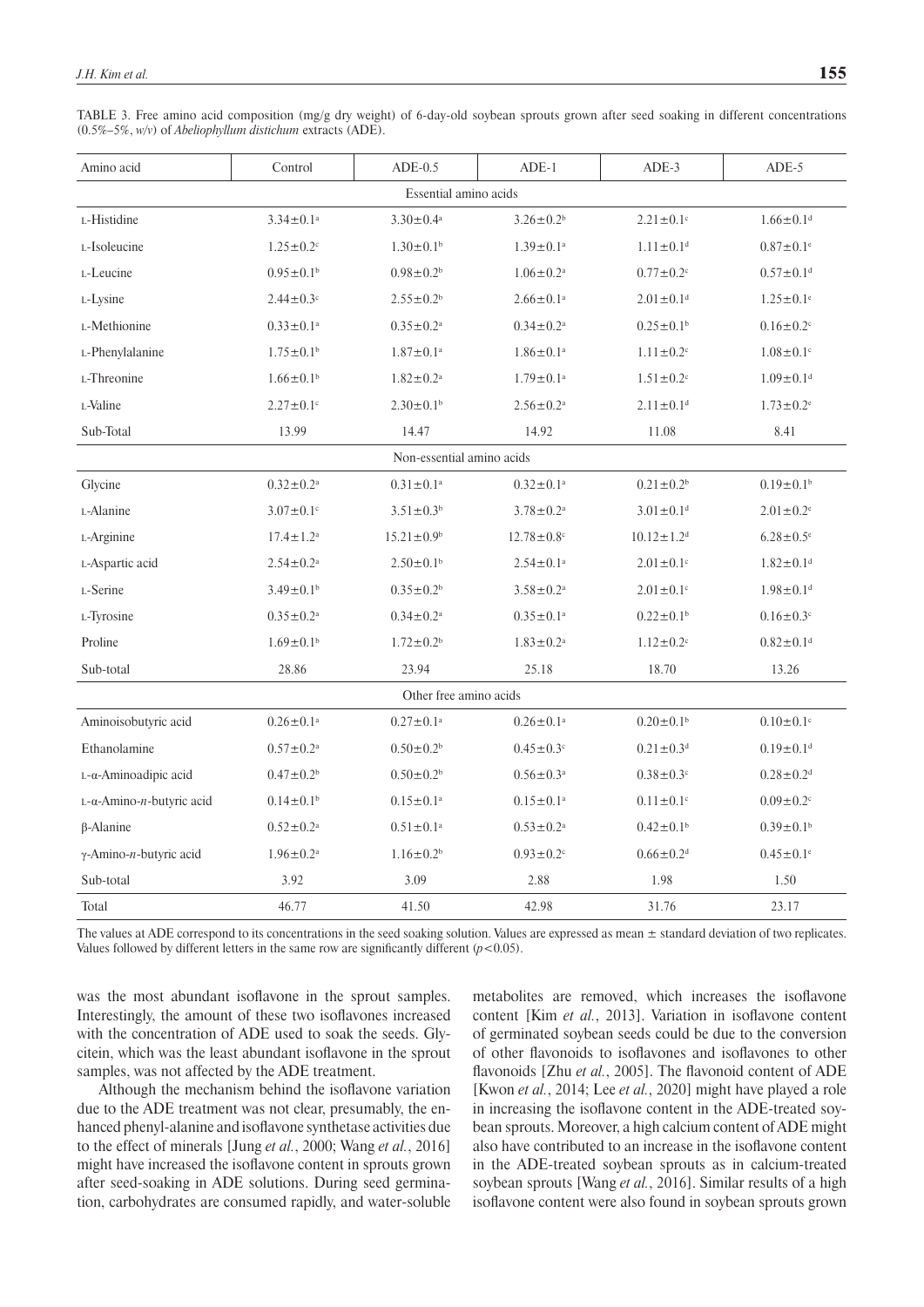| Element  | Control                      | $ADE-0.5$                   | $ADE-1$                    | $ADE-3$                      | $ADE-5$                      |
|----------|------------------------------|-----------------------------|----------------------------|------------------------------|------------------------------|
| Ca       | $2897 \pm 11^{b}$            | $2782 \pm 10^{\circ}$       | $2522 \pm 12$ <sup>d</sup> | $2533 \pm 8$ <sup>d</sup>    | $3210 \pm 7^{\rm a}$         |
| Cu       | $36.3 \pm 1.2^a$             | $29.6 \pm 1.6$ <sup>b</sup> | $25.3 \pm 1.4$ °           | $20.2 \pm 1.6$ <sup>d</sup>  | $16.3 \pm 1.2$ <sup>e</sup>  |
| Fe       | $60.3 \pm 0.9$ <sup>e</sup>  | $72.1 \pm 0.8$ <sup>d</sup> | $89.3 \pm 1.2$             | $112.0 \pm 1.6$ <sup>b</sup> | $131.4 \pm 1.5^a$            |
| $\bf{K}$ | $14.913 \pm 21$ <sup>a</sup> | $13,222 \pm 1^b$            | $12,213 \pm 30^{\circ}$    | $12,002 \pm 40$ <sup>c</sup> | $11,322 \pm 35$ <sup>d</sup> |
| Mg       | $1611 \pm 9^a$               | $1601 \pm 8^a$              | $1599 \pm 12^{ab}$         | $1580 \pm 10^6$              | $1548 \pm 1$ °               |
| Mn       | $38.2 \pm 0.7$ <sup>a</sup>  | $38.7 \pm 0.8^{\text{a}}$   | $38.2 \pm 2.1^a$           | $38.4 \pm 2.9^{\rm a}$       | $38.8 \pm 0.9^{\circ}$       |
| Na       | $477 \pm 4$ <sup>e</sup>     | $531 \pm 4^d$               | $582 \pm 5$ °              | $612 \pm 9^b$                | $633 \pm 9^{\circ}$          |
| Zn       | $46.6 \pm 1.2$ °             | $47.2 \pm 1.0^{\circ}$      | $49.3 \pm 1.1^{\circ}$     | $53.3 \pm 1.7^{\circ}$       | $55.2 \pm 0.8^{\circ}$       |
| Total    | 20,079.4                     | 18,323.6                    | 17.118.1                   | 16.950.9                     | 16.954.7                     |

TABLE 4. Mineral content (mg/kg dry weight) of 6-day-old soybean sprouts grown after seed soaking in different concentrations (0.5%–5%, *w/v*) of *Abeliophyllum distichum* extracts (ADE).

The values at ADE correspond to its concentrations in the seed soaking solution. Values are expressed as mean  $\pm$  standard deviation of three replicates. Values followed by different letters in the same row are significantly different  $(p<0.05)$ .

TABLE 5. Isoflavone content (mg/kg dry weight) of 6-day-old soybean sprouts grown after seed soaking in different concentrations (0.5%–5%, *w/v*) of *Abeliophyllum distichum* extracts (ADE).

| Sample*   | Daidzin              | Daidzein                | Genistin            | Genistein               | Glycitin       | Glycitein             | Total |
|-----------|----------------------|-------------------------|---------------------|-------------------------|----------------|-----------------------|-------|
| Control   | $332 \pm 10^{\circ}$ | $16 \pm 3$ <sup>c</sup> | $292 + 4^d$         | $35 \pm 3^a$            | $84 \pm 4$     | $10 \pm 1^a$          | 769   |
| $ADE-0.5$ | $342 \pm 11$ °       | $20 \pm 2^{b}$          | $300 \pm 3^{\circ}$ | $23 \pm 1^b$            | $90 \pm 3^{b}$ | $11 \pm 2^a$          | 786   |
| $ADE-1$   | $351 \pm 10^{6}$     | $22 \pm 2^b$            | $303 \pm 8^{\circ}$ | $21 \pm 2^{bc}$         | $90 \pm 3^{b}$ | $11 \pm 2^a$          | 798   |
| $ADE-3$   | $356 \pm 6^b$        | $20 \pm 3^{b}$          | $325 \pm 3^b$       | $20 \pm 2^{\circ}$      | $95 \pm 2^a$   | $10 \pm 1^a$          | 826   |
| $ADE-5$   | $362 \pm 1^a$        | $25 \pm 1^a$            | $335 \pm 4^a$       | $18 \pm 1$ <sup>d</sup> | $99 \pm 2^a$   | $10\pm2^{\mathrm{a}}$ | 849   |

\* The values at ADE correspond to its concentrations in the seed soaking solution. Values are expressed as mean ± standard deviation of three replicates. Values followed by different letters in the same column are significantly different  $(p<0.05)$ .

after the seed soaking with persimmon fruit powder and Puerh tea extracts [Kim *et al.*, 2017, 2020]. Soy isoflavones are found to be beneficial against a number of health disorders. Their coupled intake with vitamin D has been reported to mitigate the irritable bowel disease in female patients [Jalili *et al.*, 2016]. In addition, they have been shown to provide protection against breast and prostate cancers, osteoporosis, cardiovascular diseases, and diabetic conditions, and also to assuage menopause-related symptoms [Abdelrazek *et al.*, 2019; Sathyapalan *et al.*, 2018].

# **CONCLUSIONS**

The effects of seed soaking with different concentrations of the *A. distichum* extract on the growth and nutritional value of soybean sprouts were examined. The yield of soybean sprouts increased by up to 11.2% compared to the control. The vitamin C content also significantly improved with 1 to 5% of ADE treatment. Although the total free amino acid content was lower in the ADE-treated sprouts compared to the control, the amount of essential amino acid increased upon the 0.5 and 1% ADE treatments. The contents of minerals: Ca, Fe, Na, and Zn, were higher in at least one of the ADE-treated soybean sprouts. The isoflavone content in all the ADE-treated soybean sprouts was higher than that of the control. Overall results suggest that soybean seed soaking with 1 or 3% of *A. distichum* extract could be a good option to improve the sprout yield and quality despite a reduction in some nutrient components.

### RESEARCH FUNDING

This research received no specific grant from any funding agency.

# CONFLICT OF INTERESTS

The authors declare that there is no conflict of interest.

### ORCID IDs

#### S.K. Dhungana <https://orcid.org/0000-0002-2495-9078>

## **REFERENCES**

1. Abdelrazek, H.M.A., Mahmoud, M.M.A., Tag, H.M., Greish, S.M., Eltamany, D.A., Soliman, M.T.A. (2019). Soy isoflavones ameliorate metabolic and immunological alterations of ovari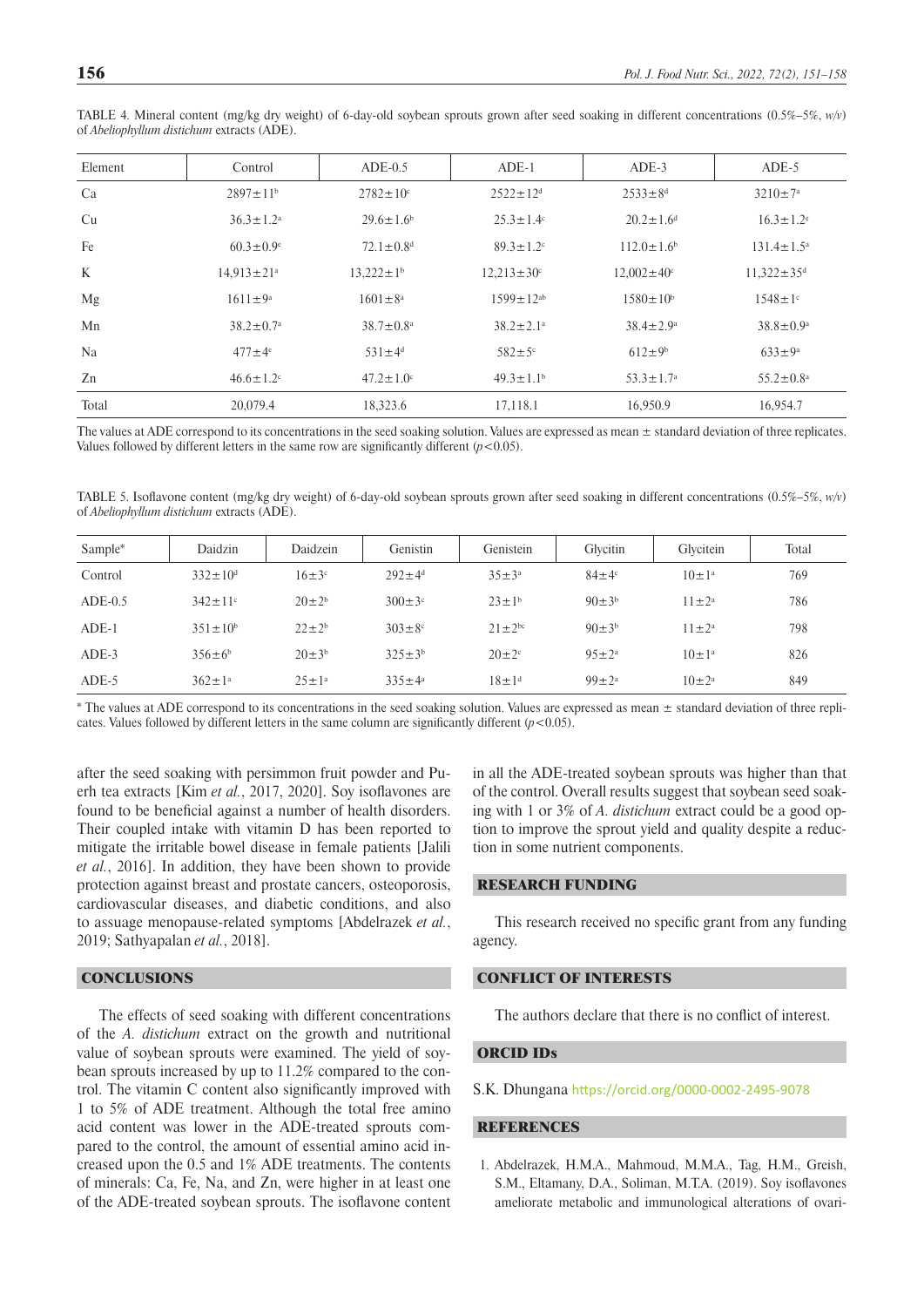ectomy in female wistar rats: antioxidant and estrogen sparing potential. *Oxidative Medicine and Cellular Longevity*, *2019*, SI, art. no. 5713606.

<https://doi.org/10.1155/2019/5713606>

- 2. Ahn, J., Park, J.H. (2013). Effects of *Abeliophyllum distichum* Nakai flower extracts on antioxidative activities and inhibition of DNA damage. *Korean Journal of Plant Resources, 26*(3), 355–361. <https://doi.org/10.7732/kjpr.2013.26.3.355>
- 3. AOAC Association of Official Analytical Chemists. (1990). *Official Methods of Analysis of the Association of Official Analytical Chemists*; *Volume 15*; AOAC International: Arlington, VA, USA.
- 4. Brummer, E.C., Graef, G.L., Orf, J., Wilcox, J.R., Shoemaker, R.C. (1997). Mapping QTL for seed protein and oil content in eight soybean populations. *Crop Science*, *37*(2), 370–378. <https://doi.org/10.2135/cropsci1997.0011183X003700020011x>
- 5. Choi, J.H., Seo, E.-J., Sung, J., Choi, K.M., Kim, H., Kim, J.-S., Lee, J., Efferth, T., Hyun, T.K. (2017). Polyphenolic compounds, antioxidant and anti-inflammatory effects of *Abeliophyllum distichum* Nakai extract. *Journal of Applied Botany and Food Quality*, *90*, 266–273.

<https://doi.org/10.5073/JABFQ.2017.090.033>

6. Hubert, J., Berger, M., Nepveu, F., Paul, F., Daydé, J. (2008). Effects of fermentation on the phytochemical composition and antioxidant properties of soy germ. *Food Chemistry*, *109*(4), 709–721.

<https://doi.org/10.1016/j.foodchem.2007.12.081>

- 7. Hussain, T., Abbas, S., Khan, M.A., Scrimshaw, N.S. (2004). Lysine fortification of wheat flour improves selected indices of the nutritional status of predominantly cereal-eating families in Pakistan. *Food and Nutrition Bulletin*, *25*(2), 114–122. <https://doi.org/10.1177/156482650402500202>
- 8. Jalili, M., Hekmatdoost, A., Vahedi, H., Poustchi, H., Khademi, B., Saadi, M., Zemestani, M., Janani, L. (2016). Co-administration of soy isoflavones and vitamin D in management of irritable bowel disease. *PLOS One*, *11*, art. no. e0158545. <https://doi.org/10.1371/journal.pone.0158545>
- 9. Je, J.-Y., Park, P.-J., Jung, W.-K., Kim, S.-K. (2005). Amino acid changes in fermented oyster (*Crassostrea gigas*) sauce with different fermentation periods. *Food Chemistry*, *91*(1), 15–18. <https://doi.org/10.1016/j.foodchem.2004.05.061>
- 10. Jiao, C., Yang, R., Zhou, Y., Gu, Z. (2016). Nitric oxide mediates isoflavone accumulation and the antioxidant system enhancement in soybean sprouts. *Food Chemistry*, *204*, 373–380. <https://doi.org/10.1016/j.foodchem.2016.02.147>
- 11. Ju, H.J., Lim, H.B., Hyun, T.K. (2021). The chemical composition and anti-inflammatory effect of the essential oil obtained from *Abeliophyllum distichum* flowers. *Botanica Serbica, 45*(1), 137–142.

https://doi.org/10.2298/BOTSERB2101137J

- 12. Jung, W., Yu, O., Lau, S.-M.C., O'Keefe, D.P., Odell, J., Fader, G., McGonigle, B. (2000). Identification and expression of isoflavone synthase, the key enzyme for biosynthesis of isoflavones in legumes. *Nature Biotechnology, 18*, 208–212. <https://doi.org/10.1038/72671>
- 13. Kim, I.-D., Dhungana, S.K., Park, Y.-S., Kim, D., Shin, D.-H. (2017). Persimmon fruit powder may substitute Indolbi, a synthetic growth regulator, in soybean sprout cultivation. *Molecules*, *22*(9), art. no. 1462.

<https://doi.org/10.3390/molecules22091462>

- 14. Kim, I.-D., Lee, J.-W., Kim, S.-J., Cho, J.-W., Dhungana, S.K., Lim, Y.-S., Shin, D.-H. (2014). Exogenous application of natural extracts of persimmon (*Diospyros kaki* Thunb.) can help in maintaining nutritional and mineral composition of dried persimmon. *African Journal of Biotechnology*, *13*, 2231–2239. <https://doi.org/10.5897/AJB2013.13503>
- 15. Kim, J.-H., Yoon, Y.-H., Kim, I.-D., Dhungana, S.K., Shin, D.-H. (2020). Pu-erh tea extract treatment could be an efficient way to enhance the yield and nutritional value of soybean sprout. *Molecules*, *25*(17), art. no. 3869. <https://doi.org/10.3390/molecules25173869>
- 16. Kim, S.-L., Lee, J.-E., Kwon, Y.-U., Kim, W.-H., Jung, G.-H., Kim, D.-W., Lee, C.-K., Lee, Y.-Y., Kim, M.-J., Kim, Y.-H., Hwang, T.-Y., Chung, I.-M. (2013). Introduction and nutritional evaluation of germinated soy germ. *Food Chemistry*, *136*(2), 491–500.

<https://doi.org/10.1016/j.foodchem.2012.08.022>

- 17. Kujawska, M., Ewertowska, M., Ignatowicz, E., Adamska, T., Szaefer, H., Zielińska-Dawidziak, M., Piasecka-Kwiatkowska, D., Jodynis-Liebert, J. (2016). Evaluation of safety of iron-fortified soybean sprouts, a potential component of functional food, in rat. *Plant Foods for Human Nutrition*, *71*, 13–18. <https://doi.org/10.1007/s11130-016-0535-8>
- 18. Kwak, H.-S., Dhungana, S.K., Kim, I.-D., Shin, D.-H. (2017). Effect of lacquer (*Toxicodendron vernicifluum*) extract on yield and nutritional value of soybean sprouts. *Korean Journal of Food Science and Technology*, *49*(4), 415–420. <https://doi.org/10.9721/KJFST.2017.49.4.415>
- 19. Kwon, S., Kang, H., Kim, M., Kim, J., Shin, H., Kim, K. (2014). Analysis on the components and safety evaluation of *Abeliophyllum distichum* Nakai leaves and stems. *Journal of Environmental Health Sciences*, *40*(3), 234–244 (in Korean; English abstract). <https://doi.org/10.5668/JEHS.2014.40.3.234>
- 20. Lee, H.-D., Kim, J.H., Pang, Q.Q., Jung, P.-M., Cho, E.J., Lee, S. (2020). Antioxidant activity and acteoside analysis of *Abeliophyllum distichum*. *Antioxidants*, *9*(11), art. no. 1148. <https://doi.org/10.3390/antiox9111148>
- 21. Lee, J.H., Cho, K.M. (2012). Changes occurring in compositional components of black soybeans maintained at room temperature for different storage periods. *Food Chemistry*, *131*, 161–169. <https://doi.org/10.1016/j.foodchem.2011.08.052>
- 22. Lee, J.H., Kang, N.S., Shin, S.-O., Shin, S.-H., Lim, S.-G., Suh, D.-Y., Baek, I.-Y., Park, K.-Y., Ha T.J. (2009). Characterisation of anthocyanins in the black soybean (*Glycine max* L.) by HPLC- -DAD-ESI/MS analysis. *Food Chemistry*, *112*, 226–231. <https://doi.org/10.1016/j.foodchem.2008.05.056>
- 23. Lee, Y.G., Choi, W.S., Yang, S.O., Bo, J.H., Kim, H.G., Fang, M., Yi, T.Y., Kang, S.C., Lee, Y.H., Baek, N.I. (2021). Volatile profiles of five variants of *Abeliophyllum distichum* flowers using headspace solid-phase microextraction gas chromatography– -mass spectrometry (HS-SPME-GC-MS) analysis. *Plants, 10*, art. no. 224.

<https://doi.org/10.3390/plants10020224>

24. Li, H.M., Kim, J.K., Jang, J.M., Cui, C.B., Lim, S.S. (2013). Analysis of the inhibitory activity of *Abeliophyllum distichum* leaf constituents against aldose reductase by using high-speed counter current chromatography. *Archives of Pharmacal Research*, *36*, 1104–1112.

<https://doi.org/10.1007/s12272-013-0127-1>